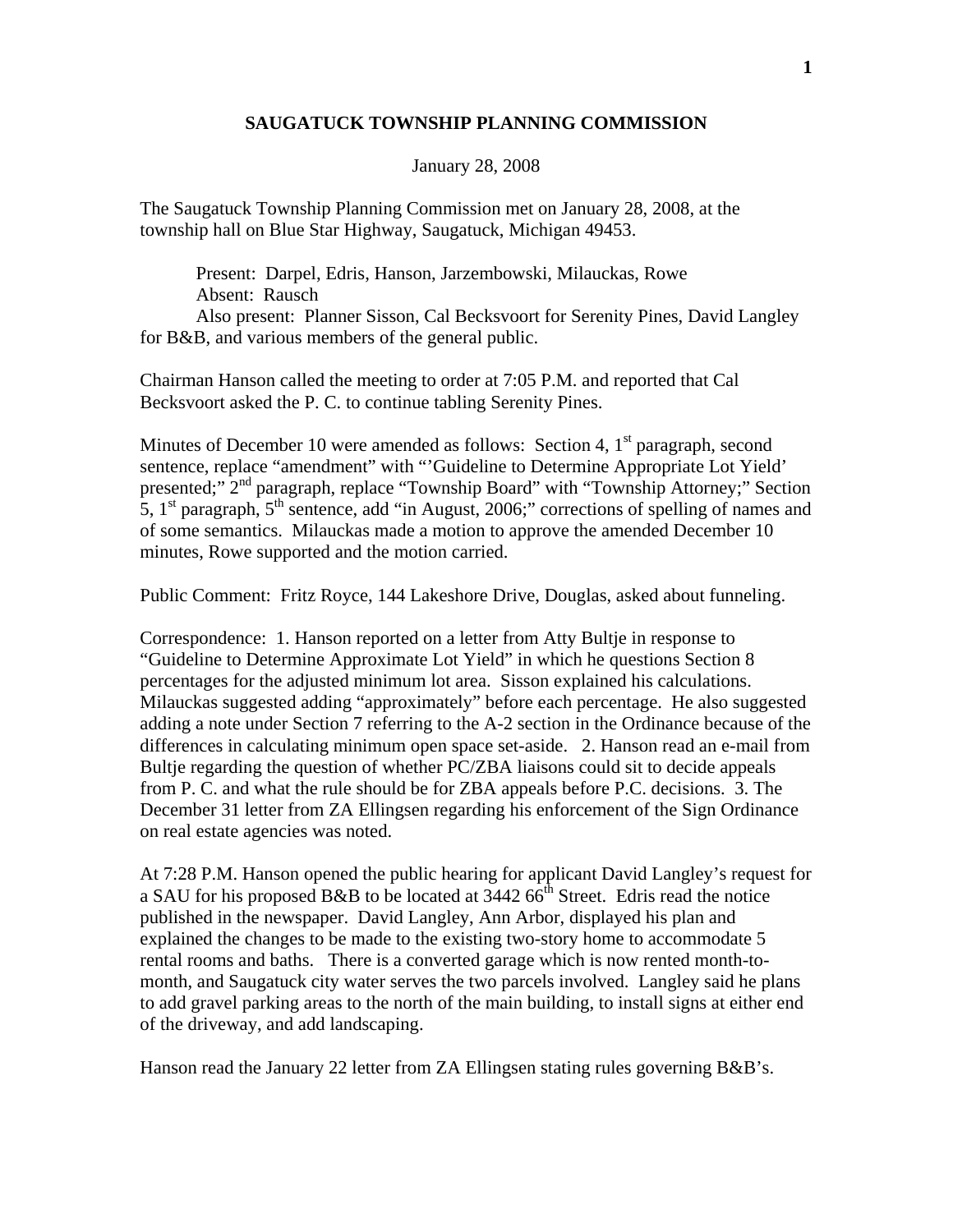Hanson explained that additional signs, besides the 3x3 sign allowed to be attached to the building, would be part of the SAU. P.C. questions concerned whether there should be more than one stairway, whether the proposed parking was actually over the drain field, whether sewer connection should be required, whether the parking area should be paved. Langley said he was proposing weekly seasonal rental for the converted garage apartment, but Hanson said he thought that would not be allowed because of the concerns stated in the Zoning Administrator's letter.

Angela Holmes, Douglas, said a former township supervisor, Joe Gorka, said he gave approval for the conversion of the garage to an apartment, but there were no records of it.

Hanson opened the meeting to public comment, and Tad DeGraaf, 6424 Ototeman Trail, Holland, who owns a vacant adjacent lot which he is selling, quoted from the Zoning Ordinance to support his contention that this is a residential neighborhood and commercial enterprises like this should not be introduced. He pointed up the different types of transient lodging uses which are not approved for R-1. He questioned the parking provisions, adequacy of the drain field, use of the non-conforming apartment, accuracy of the survey, and said he might suffer a hardship trying to sell his lot. Hanson referred to a chart in Sec. 40-647 for parking required, and Sisson replied that the operator must live in the B&B, making it a residential use, not commercial.

Lynda Holmes, 6540 Old Allegan Rd., real estate agent, said B&B's are never considered commercial operations and they should not require commercial septic systems.

Vivian Vandenberg,  $3410\,66^{th}$  St., next door to the south, whose letter dated January 23 was read, was concerned about traffic on  $66<sup>th</sup>$ , a narrow street where children ride bicycles, about noise, and about the drive connecting  $66<sup>th</sup>$  St. to Holland St. When she asked if the SAU would carry over if the property were sold, Hanson said Yes, unless it ceased to be operated as a B&B. Vandenberg also commented that the weekly renters in the separate apartment were very noisy last summer.

Deb Matthai, 6936 Hickory Ln., Fennville, responded to question about other B&B's in the township to say there was one at  $126<sup>th</sup>$  Ave. She said she lived next door for a while and it was very quiet.

Dayle Harrison, 3108  $62<sup>nd</sup>$  St., said he thought the B&B would affect property values in the neighborhood.

Tom Clark, 6606 Cemetery Rd., was concerned about traffic on 66<sup>th</sup> St. and Cemetery.

Hanson read a letter dated January 28 from James Warsaw, the current owner of the property, who supported Langley's proposed B&B.

Angela Holmes argued that Holland Street is a busy entrance to Saugatuck already, that there is a Best Western within one block, that B&B's are traditionally quiet and that the Health Department has already deemed the septic drain field adequate for this use.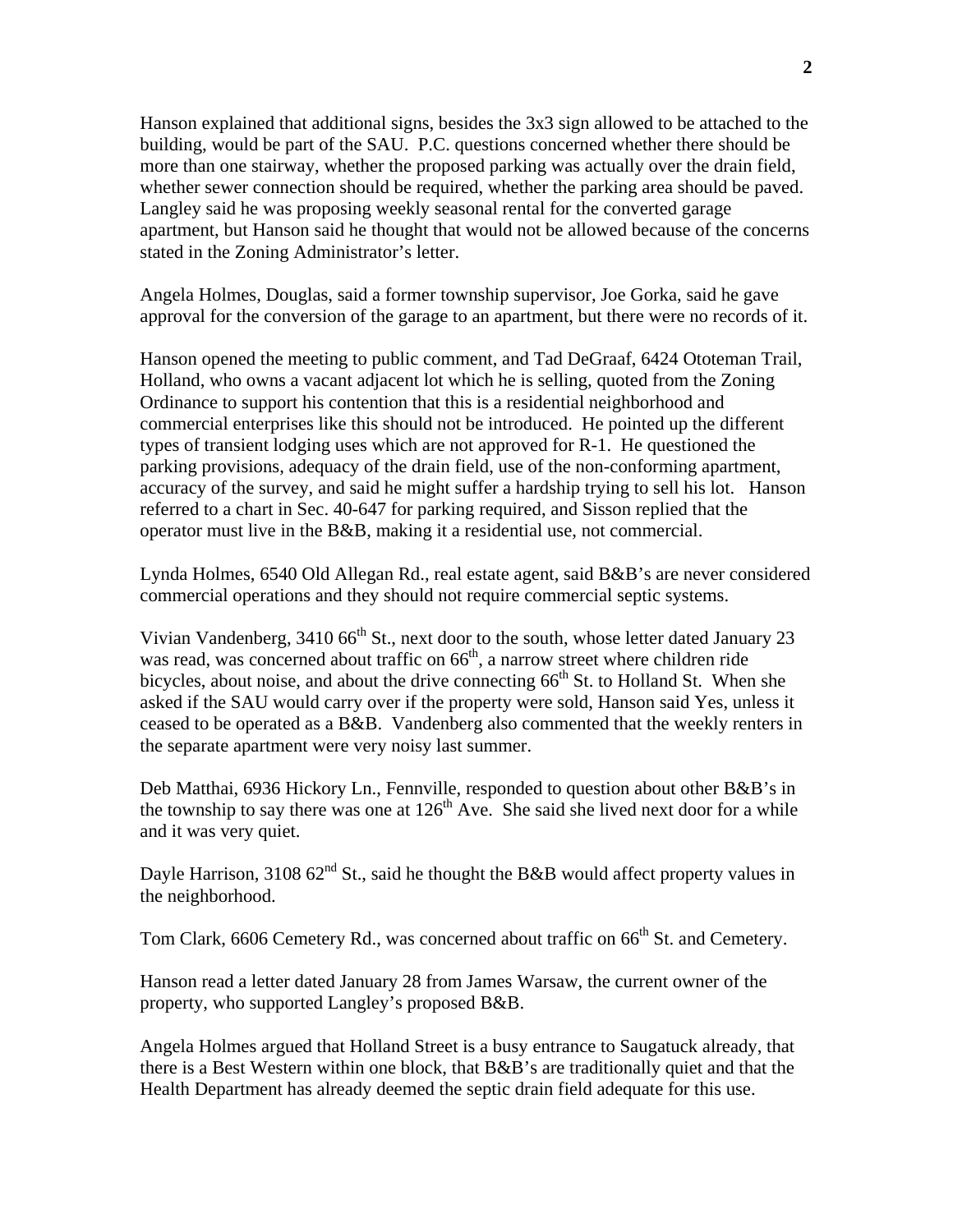Jarzembowski made a motion to close the public portion of the hearing, Edris seconded and the motion carried. Milauckas asked if Langley could manage with only access from Holland Street, and he said Yes. There was a brief discussion of the possible inconsistencies in "Table of Uses" Sec. 40-1046 regarding transient lodging places. Darpel asked about exterior lighting and Langley said there is a farm light. Sisson said a separate public hearing would be required to deal with the separate apartment rental.

Hanson made a motion to approve the SAU for Langley's B&B, applying to the two parcels, with the following conditions:

1. Parking provided will be 9 spaces north of the main house

- 2. Parking will be paved
- 3. Driveway will be paved

4. Following the Zoning Administrator's letter, the converted garage/guest house longterm rental will be defined as monthly rental or longer without access to B&B services

5. Allow a 4-1/2 s.f. sign at Holland Street

6. Access only off Holland Street; driveway will be pulled up 15 feet west of the rightof-way of 66<sup>th</sup> Street

7. Require compliance with Lighting Ordinance, downward directed

8. Approval subject to approval by other regulatory agencies, such as Health Department, Fire Department, etc.

9. SAU subject to yearly review by Planning Commission.

10. Final site plan locating parking and septic drain field will be mailed in. Edris read the standards for SAU from Section 40-694. Motion as amended by Darpel, was seconded by Rowe. Motion carried 5 to 1, with Milauckas voting against.

At 9:25 Jarzembowski left the meeting, and the Commissioners took a brief recess. Discussion of the new Zoning Map centered on the seeming inconsistency in dates. Hanson said he would coordinate dates with the electronic version when it is produced

Discussion began on Sisson's proposed amendments to Article XII Water Access and Dock Density Regulations, but it was decided to devote a special meeting during the 3<sup>rd</sup> week of February to this.

Z. A. Ellingsen's letter of January 26 was discussed, and the P. C. decided Sybesma's landscaping was not compliant. Hanson said he would refer this to Ellingsen.

Hanson agreed to speak with Atty Bultje about how to reinstate the Critical Dunes Ordinance.

Meeting adjourned at 10:42 P.M. The next meeting is a special meeting at 4:00 P.M., February 20. The next regular meeting is February 25 at 7:00 P.M.

\_\_\_\_\_\_\_\_\_\_\_\_\_\_\_\_\_\_\_\_\_\_\_\_\_\_\_\_\_\_\_\_ \_\_\_\_\_\_\_\_\_\_\_\_\_\_\_\_\_\_\_\_\_\_\_\_\_\_\_\_\_\_